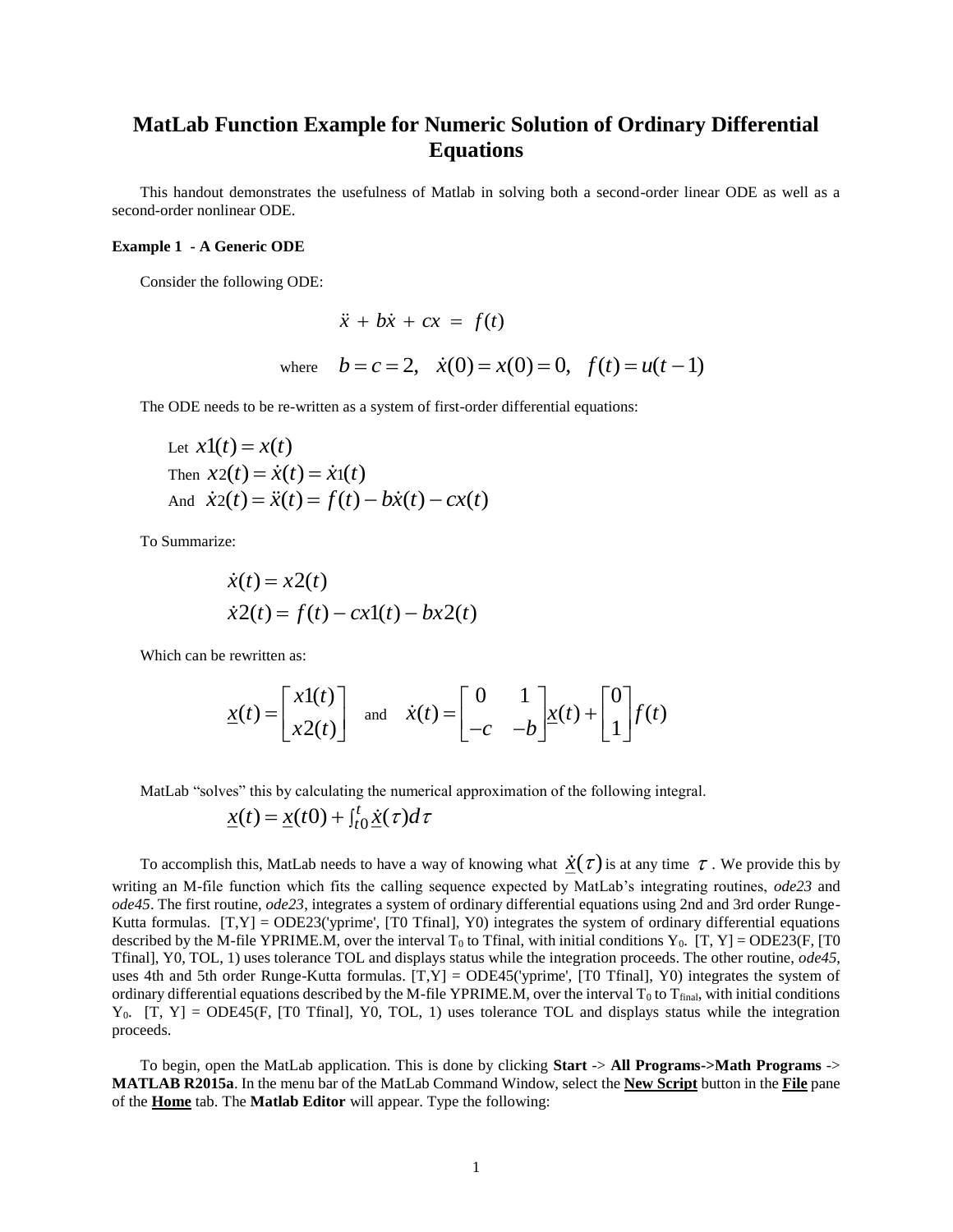```
function xdot = example(t, x) % EXMPLODE Evaluation of ODE Derivative
 % For Second order ODE
\frac{1}{6} x'' + bx' + cx = f(t)
b = c = 2f(t) = u(t-2)xdot = [0 1;-2 -2]*x + [0;1]*(t>=2); % end of exmplode.m
```
*\*Note: % denotes a comment line* \**Note that (t>=2) is just MatLab's way of duplicating the delayed unit step*

$$
u(t-2) = \begin{cases} 1, t \ge 2\\ 0, t < 2 \end{cases}
$$

Save the file as **exmplode.m**.

The steps required to carry out the integration of this system are best placed in an M-file script. Follow the previous steps to create a script called **runexmpl.m**, with the following script:

```
 % Script which drives ODE solution for ODE in exmplode.m
   xphi = [0;0]; % initial condition
   tphi = 0; \frac{1}{2} \frac{1}{2} \frac{1}{2} \frac{1}{2} \frac{1}{2} \frac{1}{2} \frac{1}{2} \frac{1}{2} \frac{1}{2} \frac{1}{2} \frac{1}{2} \frac{1}{2} \frac{1}{2} \frac{1}{2} \frac{1}{2} \frac{1}{2} \frac{1}{2} \frac{1}{2} \frac{1}{2} \frac{1}{2} \frac{1}{2}tfin = 10; % Final time
   [t, x] = ode45('example', [tphi t fin], xphi);plot(t, x(:,1)) % Plot of solution vs. time.
```
Execute the first example by typing **runexmpl** at the MatLab command prompt and the plot will appear.

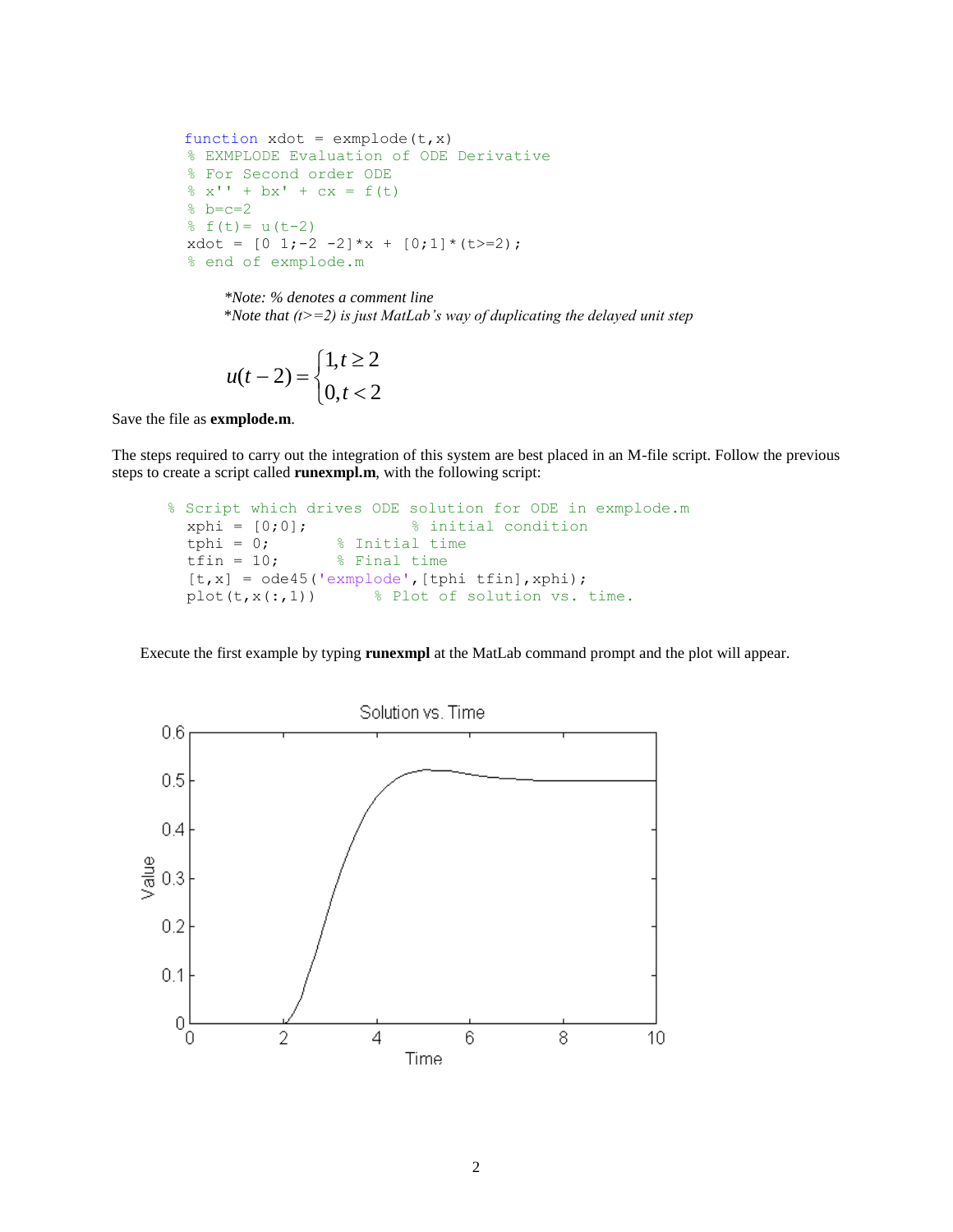To add x and y axis labels and a title to the plot, go to the menu in the graph window under **Insert** click **X label,** once you have added the x label text do the same for the **Y label** and **Title**.

Your plot should now resemble the one above.

## **Example 2 - A Nonlinear ODE, The Classic Pendulum Problem.**

Take the equation for the pendulum:

$$
ml^{2} \ddot{x} + cl\dot{x} + mgl\sin(x) = 0
$$
  
where:  $m = \text{mass} = 1\text{kg}$   
 $l = \text{length} = 0.5\text{m}$   
c = damping constant = 0.1  
 $x = \text{angle from vertical in radians}$   $x(0) = \pi/6$  and  $\dot{x}(0) = 0$   
 $g = 9.81 \text{ m/s}^{2}$ 

As in example 1, the equation needs to be re-written as a system of first-order differential equations. After this is done, we are left with:

$$
\ddot{x} + \frac{c}{ml}\dot{x} + \frac{g}{l}\sin(x) = 0
$$

For this example, let the following be true:

$$
x1 = x
$$
, and  $x2 = \dot{x} = \dot{x}1$ .

Assuming this, we end up with:

$$
\dot{x}2 = \ddot{x} = -\frac{c}{ml}\dot{x} - \frac{g}{l}\sin(x) = -\frac{c}{ml}x^2 - \frac{g}{l}\sin(x1).
$$

The important parts of this are:

$$
\dot{x}
$$
1 = x2, and  $\dot{x}$ 2 =  $-\frac{c}{ml}x$ 2 -  $\frac{g}{l}\sin(x)$ 1)

To get the above equation into MatLab, it is once again easiest to write an M-file Script. Follow the steps above, and create the following Script.

```
 function xdot=pendemo(t,x)
 % PENDEMO Pendulum ODE derivative evaluation
xdot(1,1) = x(2,1);xdot(2,1) = -0.1/(1*0.5)*x(2,1) - 9.81/0.5*sin(x(1,1)); % End of pendemo.m
```
Save the file as **pendemo.m**. And, just like before, it is easiest to create a script and place it in an M-file to carry out the numerical analysis. Create yet another Script, entering the text below:

% Script file which drives ODE solution of ODE in pendemo.m